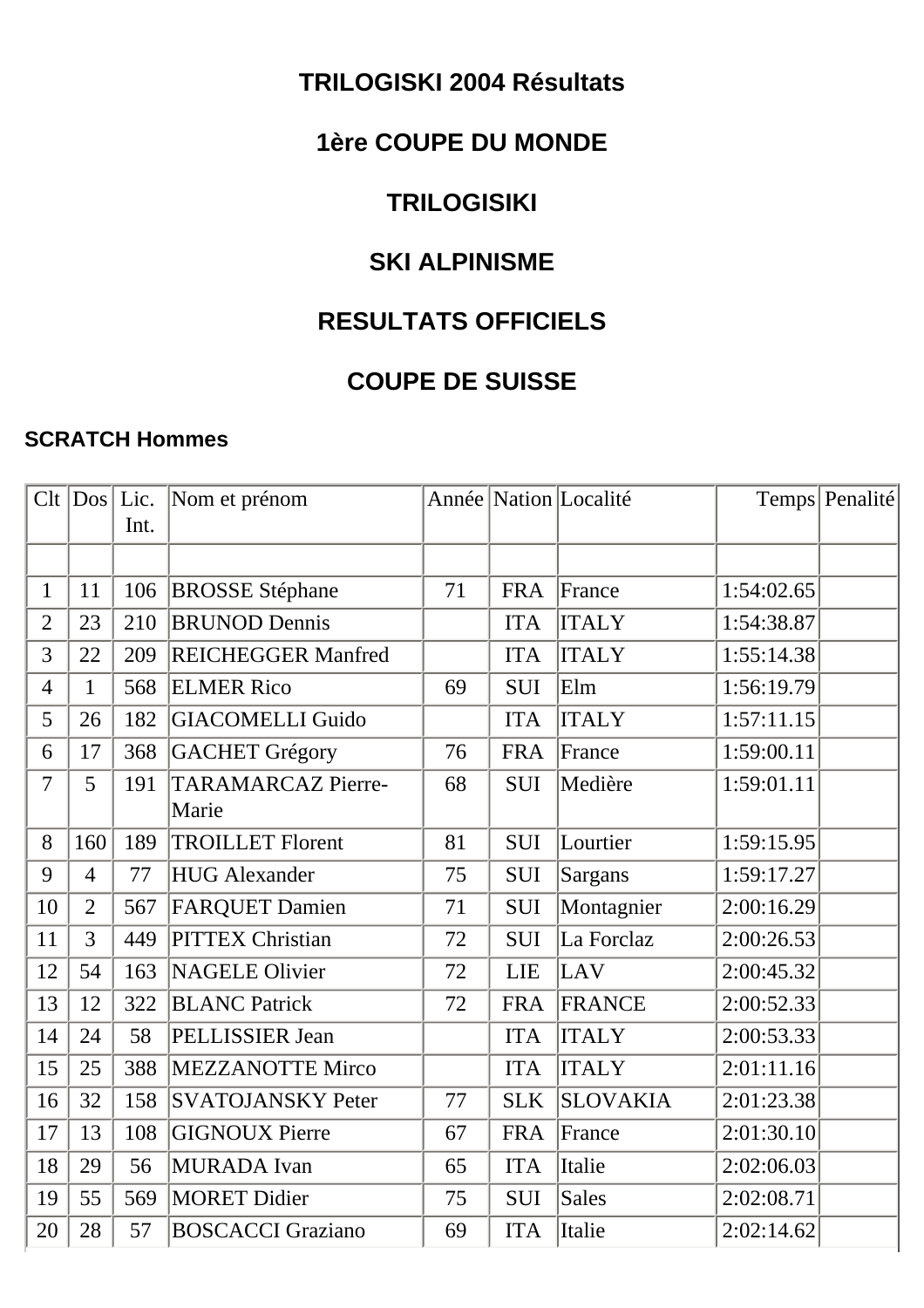| 21 | 38             | 402 | <b>MASSEREY Jean-Daniel</b>      | 72 | SUI        | Haute-Nendaz    | 2:02:14.78 |
|----|----------------|-----|----------------------------------|----|------------|-----------------|------------|
| 22 | 43             | 11  | PEREZ BRUNICARDI<br>Manuel       | 78 | <b>ESP</b> | <b>ESPAGNE</b>  | 2:02:15.09 |
| 23 | 14             | 109 | <b>MEILLEUR Vincent</b>          | 74 | <b>FRA</b> | <b>FRANCE</b>   | 2:02:26.15 |
| 24 | 19             | 104 | <b>BLANC Bertrand</b>            | 73 | <b>FRA</b> | France          | 2:02:26.75 |
| 25 | 18             | 107 | <b>CHAMPANGE Cyril</b>           | 75 | <b>FRA</b> | <b>FRANCE</b>   | 2:02:34.43 |
| 26 | 6              | 404 | <b>REY Jean-Yves</b>             | 70 | SUI        | Chermignon      | 2:03:05.88 |
| 27 | 9              | 587 | <b>ZURBRUGG Rolf</b>             | 71 | SUI        | Kandersteg      | 2:03:23.63 |
| 28 | 156            | 185 | <b>MARTI Marcel</b>              | 83 | <b>SUI</b> | Grindenwald     | 2:03:35.37 |
| 29 | 49             | 456 | <b>ECHTLER Martin</b>            | 69 | <b>GER</b> | <b>GERMANY</b>  | 2:03:37.72 |
| 30 | 48             | 238 | <b>STEURER Toni</b>              | 78 | <b>GER</b> | <b>GERMANY</b>  | 2:04:23.74 |
| 31 | 31             | 157 | <b>LEITNER Minoslav</b>          | 66 | <b>SLK</b> | <b>SLOVAKIA</b> | 2:04:30.67 |
| 32 | 27             | 514 | <b>VESCOVO Camillo</b>           | 60 | <b>ITA</b> | <b>ITALY</b>    | 2:04:33.38 |
| 33 | 41             | 75  | <b>FARQUET Ernest</b>            | 75 | <b>SUI</b> | Le Levron       | 2:05:00.57 |
| 34 | $\overline{7}$ | 81  | <b>SCHUWEY Piuss</b>             | 70 | <b>SUI</b> | Jaun            | 2:05:45.06 |
| 35 | 152            | 331 | <b>PELLICIER Alexandre</b>       | 81 | <b>FRA</b> | <b>FRANCE</b>   | 2:05:47.52 |
| 36 | 21             | 64  | <b>BATTEL Carlo</b>              |    | <b>ITA</b> | <b>ITALY</b>    | 2:05:54.72 |
| 37 | 163            | 22  | <b>MARTIN DE VILLA</b><br>Javier | 81 | <b>ESP</b> | <b>ESPAGNE</b>  | 2:06:23.44 |
| 38 | 8              | 192 | <b>GREMAUD Laurent</b>           | 75 | <b>SUI</b> | Vuadens         | 2:06:26.88 |
| 39 | 15             | 95  | <b>SBALBI</b> Toni               | 69 | <b>FRA</b> | France          | 2:07:15.75 |
| 40 | 161            | 479 | <b>BARTHELEMY Julien</b>         | 82 | <b>FRA</b> | <b>FRANCE</b>   | 2:07:19.29 |
| 41 | 110            |     | <b>GRILLET Jean-Marcel</b>       | 69 | <b>FRA</b> | France          | 2:07:57.28 |
| 42 | 262            |     | <b>MOOSER Pascal</b>             | 69 | <b>SUI</b> | Jaun            | 2:08:58.88 |
| 43 | 162            | 478 | <b>BLANC Philippe</b>            | 81 | <b>FRA</b> | <b>FRANCE</b>   | 2:09:01.42 |
| 44 | 35             | 39  | <b>BARRIO Juanjo</b>             | 69 | <b>AND</b> | <b>ANDORRE</b>  | 2:09:05.23 |
| 45 | 173            |     | <b>MUNIER Fabien</b>             | 83 | <b>FRA</b> | <b>Beaufort</b> | 2:09:05.71 |
| 46 | 182            |     | <b>TRENTO Dennis</b>             |    | <b>ITA</b> | <b>ITALY</b>    | 2:09:33.08 |
| 47 | 36             | 310 | <b>LEON ROCA Daniel</b>          | 76 | <b>ESP</b> | <b>ESPAGNE</b>  | 2:10:08.12 |
| 48 | 118            |     | <b>JUNOD Massimo</b>             | 71 | <b>ITA</b> |                 | 2:10:21.62 |
| 49 | 158            | 480 | PREMAT Alain                     | 81 | <b>FRA</b> | <b>FRANCE</b>   | 2:10:45.46 |
| 50 | 181            |     | <b>BOURDILLOUD</b><br>Christoph  | 82 | <b>SUI</b> | Charmey         | 2:11:19.16 |
| 51 | 305            |     | <b>OGUEY Georges</b>             | 58 | SUI        | Monthey         | 2:11:31.05 |
| 52 | 224            |     | <b>FELLAY</b> Eric               | 72 | SUI        | Liddes          | 2:11:31.58 |
| 53 | 154            | 521 | <b>NICOLLIER Sébastien</b>       | 81 | SUI        | Fully           | 2:11:47.43 |
| 54 | 117            |     | DI NINO Dominique                | 75 | <b>SUI</b> | Troistorrents   | 2:13:03.39 |
| 55 | 108            |     | <b>CAMANDONA Marco</b>           | 70 | <b>ITA</b> | <b>ITALY</b>    | 2:13:58.40 |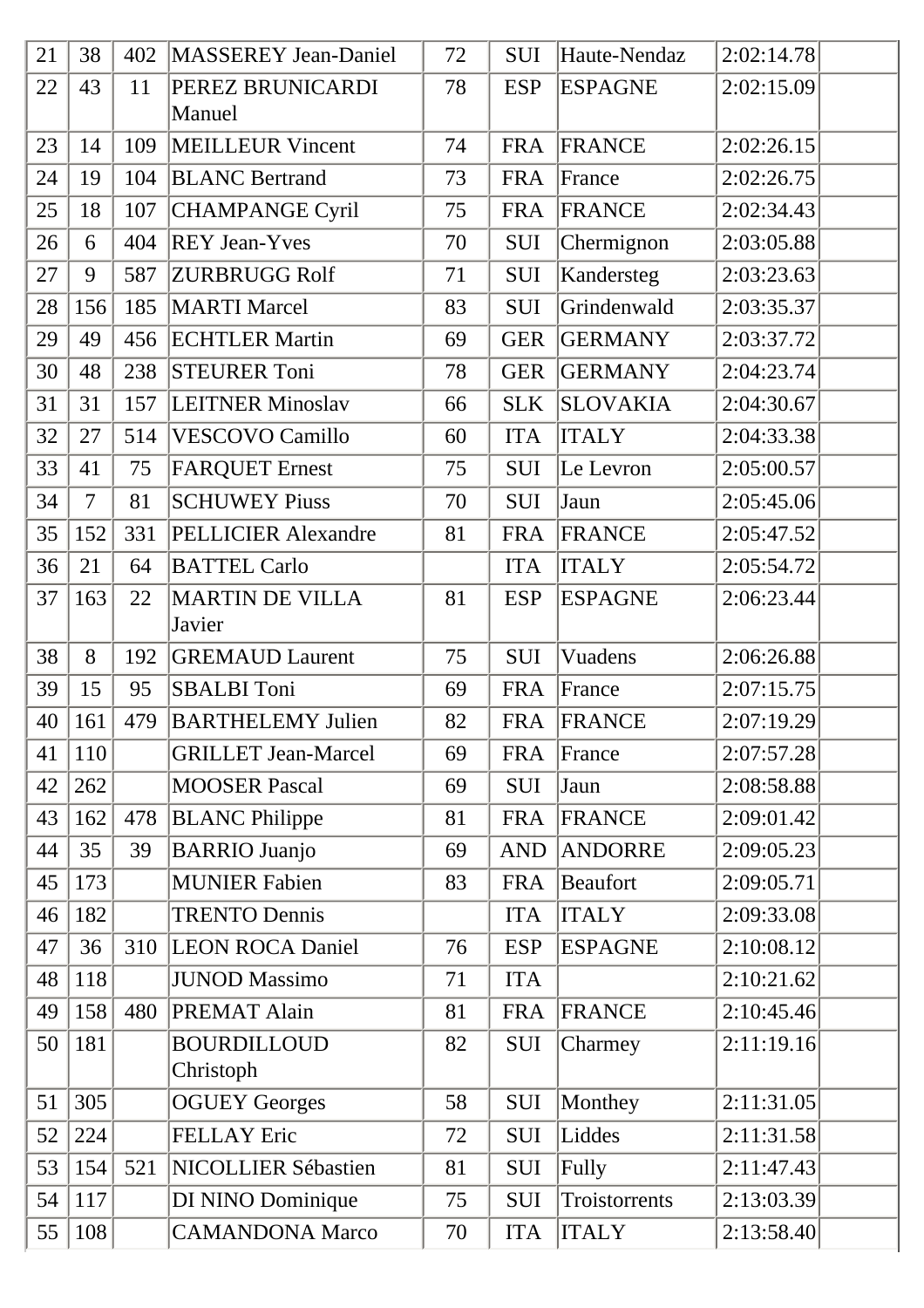| 56 | 157 | 190 | <b>WIEDERSEINER</b><br>Sébastien | 81 | <b>SUI</b> | Montana                       | 2:14:16.66 |
|----|-----|-----|----------------------------------|----|------------|-------------------------------|------------|
| 57 | 47  | 377 | <b>PICKL Daniel</b>              | 77 | <b>GER</b> | <b>GERMANY</b>                | 2:14:17.72 |
| 58 | 51  | 45  | <b>CASALS Toni</b>               | 80 | <b>AND</b> | <b>ANDORRE</b>                | 2:14:29.87 |
| 59 | 101 |     | <b>BELLATI Carlo</b>             | 74 | <b>ITA</b> | <b>ITALY</b>                  | 2:14:31.73 |
| 60 | 259 |     | <b>CHARRIERE Thierry</b>         | 80 | <b>SUI</b> | Riaz                          | 2:15:13.54 |
| 61 | 183 |     | <b>BOUTHER Romain</b>            | 81 | <b>FRA</b> | <b>CAF LEMAN</b><br>France    | 2:15:24.16 |
| 62 | 254 |     | <b>GIRARD Matthieu</b>           | 72 | <b>SUI</b> | Montagnier                    | 2:16:38.81 |
| 63 | 112 |     | <b>MATER Nicolas</b>             | 74 | <b>FRA</b> | <b>FRANCE</b>                 | 2:18:01.40 |
| 64 | 230 |     | <b>ANCAY Didier</b>              | 67 | SUI        | Fully                         | 2:18:33.27 |
| 65 | 37  | 578 | <b>BOHM Benedikt</b>             | 77 | <b>GER</b> | <b>GERMANY</b>                | 2:18:53.57 |
| 66 | 223 |     | <b>COTZINA Gilles</b>            | 71 | <b>SUI</b> | Sierre                        | 2:19:18.90 |
| 67 | 33  | 42  | <b>PELIGRINA Manel</b>           | 68 | <b>AND</b> | <b>ANDORRE</b>                | 2:19:44.69 |
| 68 | 301 |     | <b>CHARRIERE Nicolas</b>         | 61 | <b>SUI</b> | Cerniat                       | 2:19:54.61 |
| 69 | 39  | 609 | <b>BAUD Stéphane</b>             | 76 | <b>FRA</b> | Cluses                        | 2:21:16.84 |
| 70 | 164 | 23  | <b>ANGUERA BIGAS Arnau</b>       | 81 | <b>ESP</b> | <b>ESPAGNE</b>                | 2:21:52.91 |
| 71 | 260 |     | <b>TESTUZ Patrick</b>            | 74 | <b>SUI</b> | <b>Blonay</b>                 | 2:24:29.24 |
| 72 | 264 |     | <b>MORET David</b>               | 75 | <b>SUI</b> | Sâles                         | 2:24:29.98 |
| 73 | 159 | 596 | <b>ECOEUR Yannick</b>            | 81 | <b>SUI</b> | Morgins                       | 2:25:06.87 |
| 74 | 175 |     | <b>CHARRIERE Eric</b>            | 83 | <b>SUI</b> | Cerniat                       | 2:25:45.79 |
| 75 | 239 |     | <b>GONUS Alain</b>               | 73 | <b>SUI</b> | Sierre                        | 2:25:55.67 |
| 76 | 226 |     | <b>BOSON Olivier</b>             | 75 | <b>SUI</b> | Fully                         | 2:26:39.56 |
| 77 | 42  | 412 | <b>BARGIEL Grzegorz</b>          | 78 | POL        | <b>POLAND</b>                 | 2:27:09.93 |
| 78 | 102 |     | <b>BOUCHAGE Frédéric</b>         | 71 | <b>FRA</b> | Beaufort                      | 2:27:16.99 |
| 79 | 307 |     | <b>MEYER Alain</b>               | 62 | <b>SUI</b> | <b>Bulle</b>                  | 2:27:45.91 |
| 80 | 34  | 116 | <b>PETROV</b> Stefan             | 76 | <b>BUL</b> | <b>BULGARIE</b>               | 2:28:37.74 |
| 81 | 46  | 358 | <b>TODOROV Todor</b>             | 73 | <b>BUL</b> | <b>BULGARIE</b>               | 2:29:12.52 |
| 82 | 174 |     | FAVRE MIVILLE Frédéric           | 81 | <b>FRA</b> | <b>CSA Val</b><br>d'Abondance | 2:30:03.80 |
| 83 | 409 |     | <b>CARRON Justin</b>             | 49 | SUI        | Fully                         | 2:30:17.87 |
| 84 | 334 |     | <b>MEUNIER David</b>             | 80 | SUI        | Fully                         | 2:30:35.68 |
| 85 | 165 | 608 | <b>ESTUBIER Nicolas</b>          | 83 | <b>FRA</b> | <b>CAF BARCELO</b>            | 2:31:01.08 |
| 86 | 238 |     | <b>BOURDIN Olivier</b>           | 72 | <b>SUI</b> | Sion                          | 2:31:39.09 |
| 87 | 166 | 612 | <b>CARDONE</b> Matteo            | 83 | <b>ITA</b> |                               | 2:32:17.04 |
| 88 | 231 |     | <b>THURLER Laurent</b>           | 68 | <b>SUI</b> | La Tour-de-<br>Trême          | 2:32:21.71 |
| 89 | 315 |     | <b>WENGER Grégoire</b>           | 64 | SUI        | Vétroz                        | 2:32:22.70 |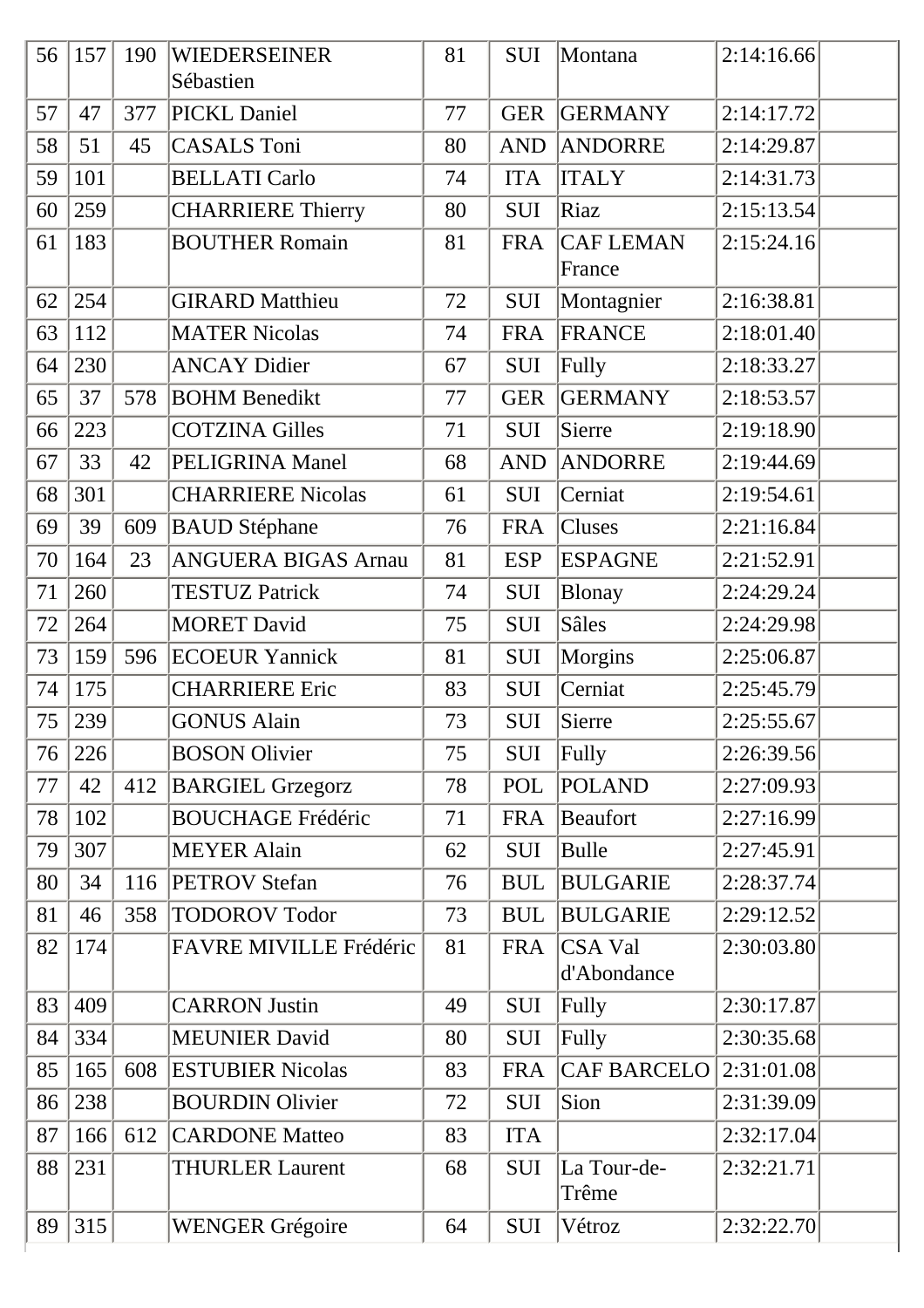| 90  | 52            | 117 | <b>DIKOV</b> Nikolay        | 65 | <b>BUL</b> | <b>BULGARIE</b>   | 2:32:27.21 |
|-----|---------------|-----|-----------------------------|----|------------|-------------------|------------|
| 91  | 241           |     | <b>DELETROZ Richard</b>     | 69 | SUI        | Ayent             | 2:32:34.62 |
| 92  | 403           |     | <b>COUDRAY Christian</b>    | 53 | <b>SUI</b> | Crans Montana     | 2:33:36.08 |
| 93  | 171           |     | <b>ECOFFEY David</b>        | 81 | <b>SUI</b> | Sarreyer          | 2:34:11.15 |
| 94  | 107           |     | <b>FAVRE Jean-Paul</b>      | 70 | <b>FRA</b> | France            | 2:34:47.14 |
| 95  | 402           |     | <b>LEHNER Roby</b>          | 54 | <b>SUI</b> | Ferden            | 2:35:17.26 |
| 96  | 235           |     | <b>NANCHEN Lionel</b>       | 80 | <b>SUI</b> | Flanthey          | 2:35:37.17 |
| 97  | 401           |     | <b>RYTER Daniel</b>         | 54 | <b>SUI</b> | Lausanne          | 2:36:53.54 |
| 98  | 203           |     | <b>JAKOB</b> Michel         | 74 | <b>SUI</b> | Echarlens         | 2:37:04.56 |
| 99  | 325           |     | <b>BENEY Raymond</b>        | 57 | SUI        | Evionnaz          | 2:37:15.83 |
| 100 | 178           |     | <b>LIAND Jérôme</b>         | 81 | SUI        | Savièze           | 2:37:22.36 |
| 101 | 218           |     | <b>HERITIER Miguel</b>      | 71 | SUI        | Savièze           | 2:39:50.00 |
| 102 | 250           |     | DARBELLAY Alex              | 79 | SUI        | Liddes            | 2:39:57.05 |
| 103 | 214           |     | <b>CURRAT Stéphane</b>      | 75 | <b>SUI</b> | <b>Bulle</b>      | 2:40:32.73 |
| 104 | 109           |     | <b>CUADRADO Michel</b>      | 61 | <b>FRA</b> | <b>CSA Val</b>    | 2:41:07.95 |
|     |               |     |                             |    |            | d'Abondance       |            |
| 105 | 321           |     | <b>BOSSEL Gérald</b>        | 57 | <b>SUI</b> | St-Martin         | 2:41:36.20 |
| 106 | 245           |     | <b>HIRT</b> Alain           | 67 | <b>SUI</b> | Perly             | 2:41:58.96 |
| 107 | 44            | 468 | <b>KARPIEL Jan</b>          |    | <b>POL</b> | <b>POLAND</b>     | 2:42:16.90 |
| 108 | 220           |     | <b>RAMA</b> Serge           | 63 | <b>SUI</b> | Martigny-Combe    | 2:42:43.65 |
| 109 | 119           |     | <b>MORGAN Jon</b>           | 67 | <b>GBR</b> |                   | 2:42:47.03 |
|     | 110 212       |     | <b>JUILLERAT Olivier</b>    | 78 | <b>SUI</b> | Sion              | 2:42:49.51 |
| 111 | $ 309\rangle$ |     | <b>CURRAT Philippe</b>      | 57 | <b>SUI</b> | Le Crêt           | 2:43:21.39 |
| 112 | 227           |     | <b>MARADAN Alexander</b>    | 74 | <b>SUI</b> | Plasselb          | 2:44:38.79 |
|     | 113 304       |     | <b>ROSSET Blaise</b>        | 63 | <b>SUI</b> | Corsier - GE      | 2:44:47.77 |
|     | 114 233       |     | <b>FILLIEZ Samuel</b>       | 79 | <b>SUI</b> | Martigny          | 2:45:41.79 |
|     | 115 210       |     | <b>MOREL Alain</b>          | 71 | <b>SUI</b> | <b>Bulle</b>      | 2:46:16.51 |
|     | 116 114       |     | <b>DUTRUEL Stéphane</b>     | 75 | <b>FRA</b> | Bernex            | 2:48:15.12 |
| 117 | $\vert$ 106   |     | <b>REY Ludovic</b>          | 76 | <b>FRA</b> | Bernex            | 2:48:16.42 |
| 118 | 265           |     | <b>WENGER Sven</b>          | 77 | <b>SUI</b> | Ernen             | 2:48:45.31 |
|     | 119 320       |     | <b>GEX Gérald</b>           | 55 | <b>SUI</b> | Fully             | 2:49:16.81 |
|     | 120 244       |     | <b>VIAL Bertrand</b>        | 78 | <b>SUI</b> | Le Crêt           | 2:49:52.98 |
| 121 | $ 215\rangle$ |     | <b>BERRA Pascal</b>         | 69 | <b>SUI</b> | Ollon             | 2:49:58.01 |
|     | 122 313       |     | <b>ROHRBACH Jean-Daniel</b> | 63 | <b>SUI</b> | Bex               | 2:49:58.80 |
|     | 123 221       |     | <b>SAILLEN</b> Christophe   | 78 | <b>SUI</b> | <b>St-Maurice</b> | 2:50:13.67 |
|     | 124 317       |     | <b>DEGEN Pascal</b>         | 59 | <b>SUI</b> | St-Blaise         | 2:52:32.17 |
|     | 125 208       |     | MARIAUX Joël                | 76 | SUI        | Muraz - VS        | 2:52:48.57 |
|     |               |     |                             |    |            |                   |            |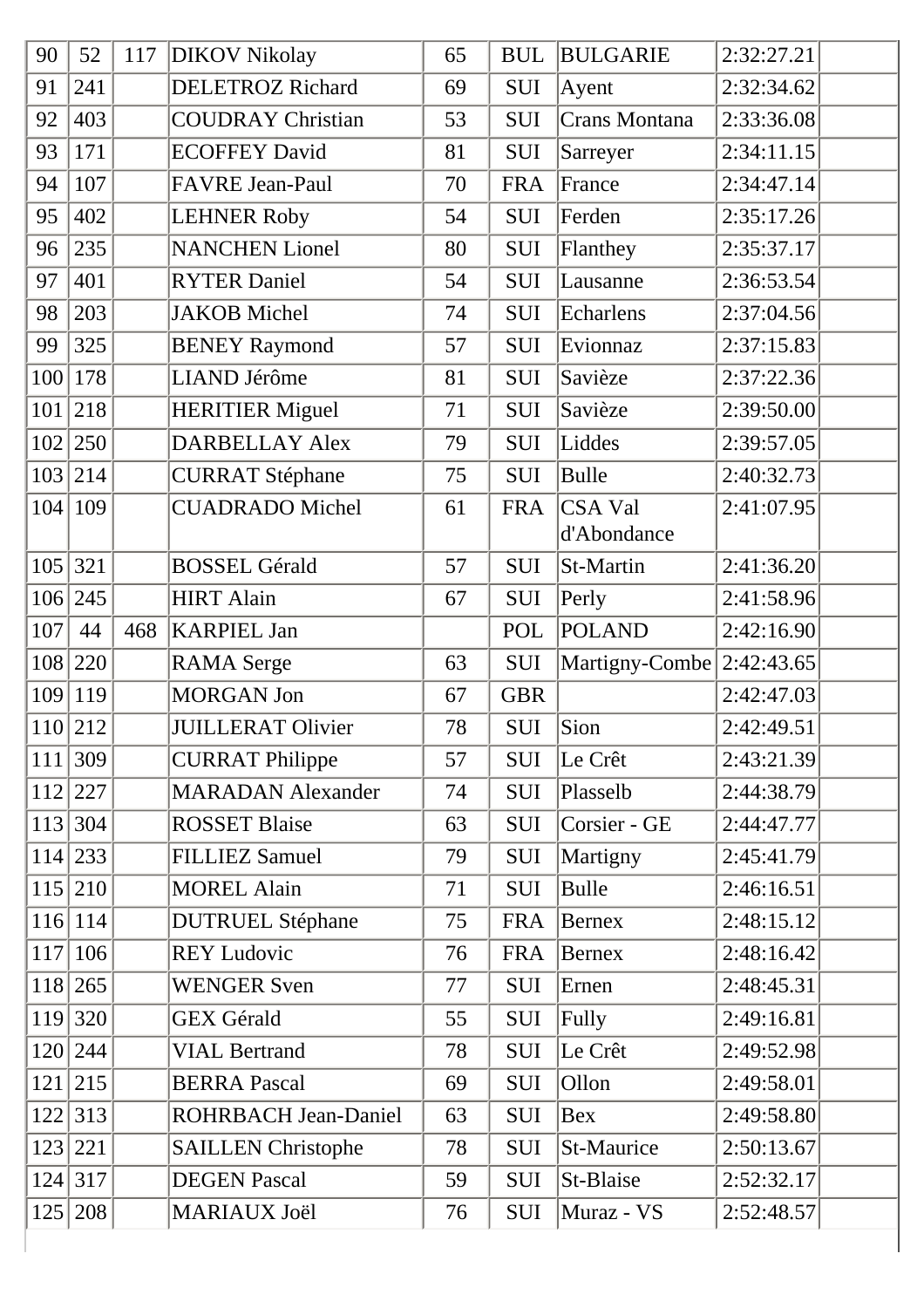| 126 | 242           |     | <b>VACHERON Jacques</b>                 | 67 | <b>SUI</b> | Vevey                      | 2:53:24.67 |
|-----|---------------|-----|-----------------------------------------|----|------------|----------------------------|------------|
| 127 | 326           |     | <b>MOULIN Christophe</b>                | 64 | <b>SUI</b> | St-Gingolph                | 2:53:55.49 |
| 128 | 180           |     | <b>GARIN Stéphane</b>                   | 82 | <b>SUI</b> | Grattavache                | 2:54:09.80 |
| 129 | 332           |     | <b>BOSSEL François</b>                  | 60 | <b>SUI</b> | Grattavache                | 2:54:11.39 |
|     | 130 406       |     | SONNENTRUCKER<br>Fidelis                | 51 | <b>SUI</b> | Visp                       | 2:54:16.20 |
| 131 | 228           |     | <b>WEHREN Joël</b>                      | 77 | <b>SUI</b> | Gryon                      | 2:54:43.15 |
| 132 | 318           |     | <b>MONNET Hubert</b>                    | 55 | <b>SUI</b> | Haute-Nendaz               | 2:54:57.20 |
| 133 | 308           |     | <b>GILLIOZ Michel</b>                   | 56 | SUI        | Ayent                      | 2:56:08.32 |
| 134 | 243           |     | <b>GRANGER Raphaël</b>                  | 74 | <b>SUI</b> | <b>Muraz</b>               | 2:56:50.66 |
| 135 | 407           |     | <b>BERRA Jérôme</b>                     | 46 | SUI        | Champéry                   | 2:57:53.60 |
| 136 | 225           |     | <b>BESSIRE David</b>                    | 75 | <b>SUI</b> | Servion                    | 2:59:02.42 |
| 137 | 201           |     | <b>DETORRENTE Stéphane</b>              | 73 | <b>SUI</b> | Martigny                   | 2:59:34.41 |
| 138 | 206           |     | <b>GAGG Christian</b>                   | 71 | <b>SUI</b> | Blonay                     | 2:59:42.73 |
| 139 | $ 302\rangle$ |     | <b>SAVOY Jean-François</b>              | 62 | <b>SUI</b> | Villars-sur-Glâne          | 3:00:11.79 |
| 140 | 310           |     | <b>LUGON Patrick</b>                    | 57 | <b>SUI</b> | Jussy                      | 3:00:24.96 |
| 141 | 176           |     | <b>DEZARSENS</b> Gregory                | 81 | <b>SUI</b> | Morges                     | 3:00:55.71 |
| 142 | 151           | 591 | <b>ROSSEV ROSSENOV</b><br><b>Bossey</b> | 83 | <b>BUL</b> | <b>BULGARIE</b>            | 3:01:24.96 |
| 143 | 405           |     | <b>GABIOUD Pierre-Marie</b>             | 53 | SUI        | Champéry                   | 3:01:46.41 |
| 144 | 331           |     | <b>LOYE Christian</b>                   | 59 | <b>SUI</b> | Haute-Nendaz               | 3:01:56.28 |
|     | 145 312       |     | <b>WALPEN Bernard</b>                   | 57 | <b>SUI</b> | Bex                        | 3:03:54.40 |
|     | 146 252       |     | <b>GUINCHARD Jean-</b><br>Christophe    | 67 | <b>SUI</b> | Champéry                   | 3:04:04.43 |
| 147 | 306           |     | <b>BARRAS Patrick</b>                   | 63 | <b>SUI</b> | Montana                    | 3:05:16.60 |
|     | 148 205       |     | <b>DELACRETAZ Olivier</b>               | 69 | <b>SUI</b> | Roche                      | 3:05:57.34 |
|     | 149 333       |     | <b>UMBEHR Marc</b>                      | 63 | <b>SUI</b> | <b>Blonay</b>              | 3:06:06.45 |
|     | 150 322       |     | <b>KOHL</b> Stephan                     | 63 | <b>SUI</b> | <b>Bramois</b>             | 3:06:20.51 |
| 151 | 410           |     | <b>OEHRLI Hansruedi</b>                 | 51 | <b>SUI</b> | Gstaad                     | 3:06:41.38 |
| 152 | 202           |     | <b>DEZARSENS Nicolas</b>                | 80 | SUI        | Chigny                     | 3:06:46.45 |
|     | 153 330       |     | <b>NANCHEN Bertrand</b>                 | 58 | SUI        | Clarens                    | 3:06:52.66 |
|     | 154 115       |     | <b>BOUTHER Cédric</b>                   | 78 | <b>FRA</b> | <b>CAF LEMAN</b><br>France | 3:08:52.18 |
|     | 155 316       |     | <b>DUCRET Romain</b>                    | 58 | SUI        | Ferpicloz                  | 3:10:02.52 |
|     | 156 237       |     | <b>AMACKER Yves</b>                     | 64 | <b>SUI</b> | Choëx                      | 3:12:41.77 |
| 157 | 408           |     | <b>FAVRE Guy</b>                        | 52 | SUI        | Crans Montana              | 3:12:44.93 |
|     | 158 328       |     | <b>GENECAND Didier</b>                  | 55 | SUI        | <b>Vessy</b>               | 3:12:49.36 |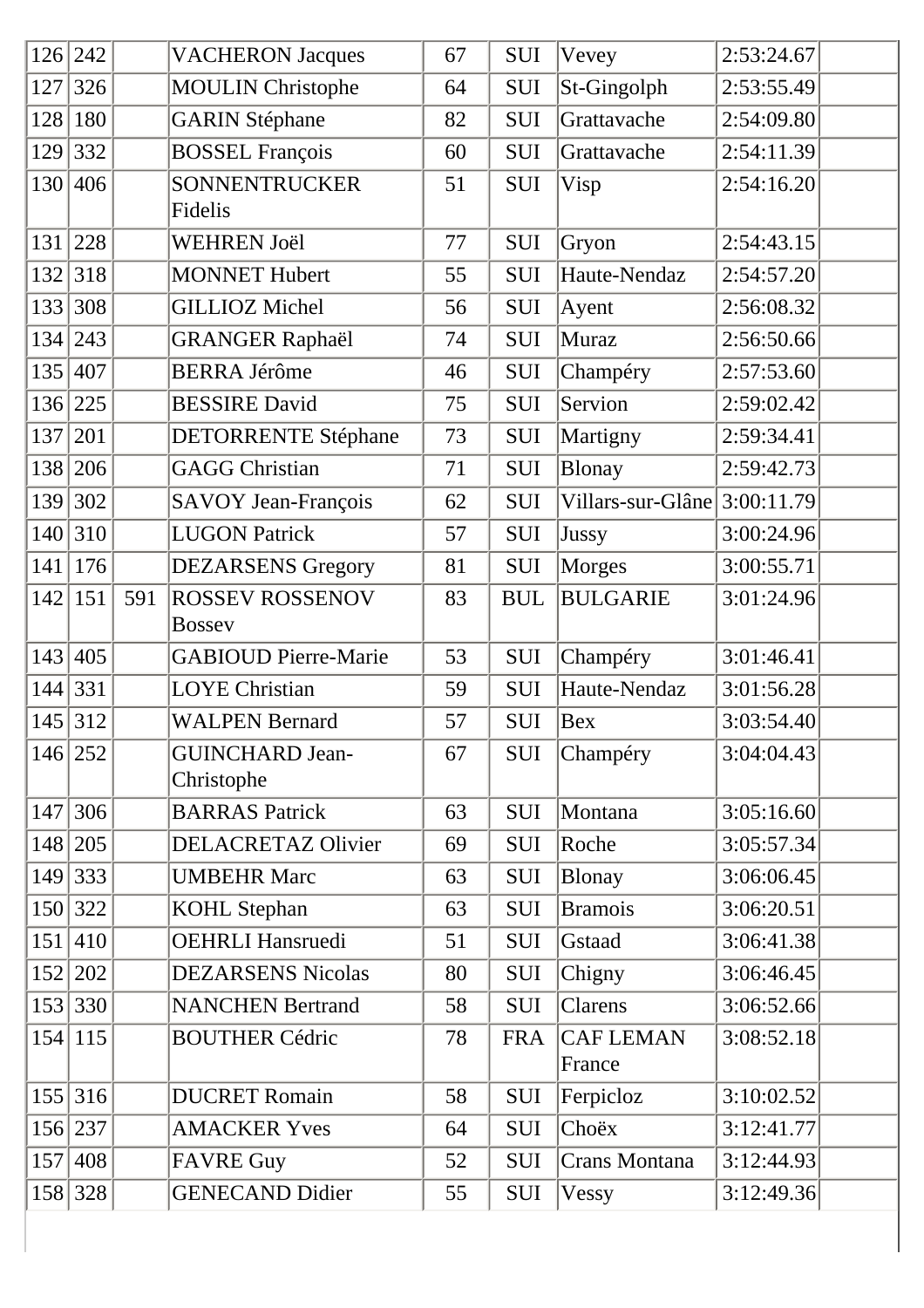|     | 159 204     | <b>JOBIN Nicolas</b>       | 68 | <b>SUI</b> | Romanel/<br>Lausanne         | 3:13:28.23 |  |
|-----|-------------|----------------------------|----|------------|------------------------------|------------|--|
| 160 | 222         | MIGNOT Cédric              | 72 | <b>SUI</b> | St-George                    | 3:15:13.99 |  |
| 161 | 216         | <b>BREGY Georg</b>         | 74 | <b>SUI</b> | Zürich                       | 3:15:16.25 |  |
| 162 | 234         | <b>MOUNOUD Laurent</b>     | 67 | <b>SUI</b> | Genève                       | 3:19:33.23 |  |
| 163 | 323         | <b>BERLIE Pierre</b>       | 56 | <b>SUI</b> | Muraz                        | 3:20:38.10 |  |
| 164 | 246         | <b>BERTHOUD Yann</b>       | 74 | <b>SUI</b> | Monthey                      | 3:21:17.30 |  |
|     | 165 303     | <b>MERCAY Daniel</b>       | 64 | <b>SUI</b> | Yverdon-les-<br><b>Bains</b> | 3:24:27.91 |  |
|     | 166 255     | <b>CHAMPENDA Xavier</b>    | 71 | <b>SUI</b> | Mont-sur-Rolle               | 3:26:22.56 |  |
| 167 | $\vert 104$ | <b>TECQMENNE Luc</b>       | 61 | <b>LUX</b> | Club Alpin<br>Belge          | 3:26:23.17 |  |
|     | 168 319     | <b>BOESCH Marc-Henri</b>   | 64 | <b>SUI</b> | <b>Morges</b>                | 3:27:21.15 |  |
| 169 | 314         | <b>GABLER Clark</b>        | 60 | <b>SUI</b> | Villars-le-Terroir           | 3:29:25.05 |  |
| 170 | 229         | <b>VOISARD Philippe</b>    | 67 | <b>SUI</b> | Lausanne                     | 3:30:14.02 |  |
| 171 | 213         | <b>WYER Stefan</b>         | 65 | <b>SUI</b> | Spiez                        | 3:35:07.66 |  |
| 172 | 311         | <b>KINDLER Bertrand</b>    | 57 | <b>SUI</b> | Lausanne                     | 3:42:13.77 |  |
| 173 | 324         | <b>STAHEL Olivier</b>      | 56 | SUI        | St-Sulpice                   | 3:42:14.00 |  |
| 174 | 207         | <b>MALHERBE Yves</b>       | 67 | SUI        | Chavornay                    | 3:50:37.71 |  |
| 175 | 327         | <b>KRATTIGER Jean-Paul</b> | 60 | <b>SUI</b> | <b>Chesaux-Noreaz</b>        | 3:50:38.34 |  |
|     | 176 256     | <b>MATERA Maxime</b>       | 76 | <b>SUI</b> | <b>Morges</b>                | 4:02:54.88 |  |
| 177 | 251         | MIGNOT Cyril               | 79 | <b>SUI</b> | St-George                    | 4:05:31.33 |  |
|     | 178 261     | <b>NANCHEN Steeve</b>      | 76 | SUI        | Sierre                       | 4:32:59.51 |  |
|     | 179 211     | <b>AYER Sylvain</b>        | 68 | SUI        | Gryon                        | 4:35:50.41 |  |
|     | 180 411     | <b>KUFFER Alain</b>        | 49 | <b>SUI</b> | Vandoeuvres                  | 4:47:32.43 |  |
|     | 181 253     | <b>GRABER Patrick</b>      | 69 | SUI        | Yverdon-les-<br><b>Bains</b> | 4:56:25.57 |  |

### **SCRATCH Dames**

|                             | $ Clt $ Dos | Lic. | Nom et prénom              |    |            | Année   Nation   Localité |            | Temps Penalité |
|-----------------------------|-------------|------|----------------------------|----|------------|---------------------------|------------|----------------|
|                             |             | Int. |                            |    |            |                           |            |                |
|                             |             |      |                            |    |            |                           |            |                |
|                             | 501         | 477  | <b>FAVRE-MORETTI</b>       | 63 | <b>SUI</b> | Sion                      | 2:03:04.07 |                |
|                             |             |      | Cristina                   |    |            |                           |            |                |
| $\mathcal{D}_{\mathcal{L}}$ | 557         |      | <b>BOCHATAY Anne</b>       | 68 | <b>SUI</b> | Martigny                  | 2:10:27.71 |                |
| 3                           | 502         | 70   | MABILLARD Catherine        | 64 | <b>SUI</b> | Troistorrents             | 2:10:42.22 |                |
| 4                           | 513         | 584  | <b>CRETENNAND</b> Isabella | 63 | <b>SUI</b> | Sion                      | 2:14:05.88 |                |